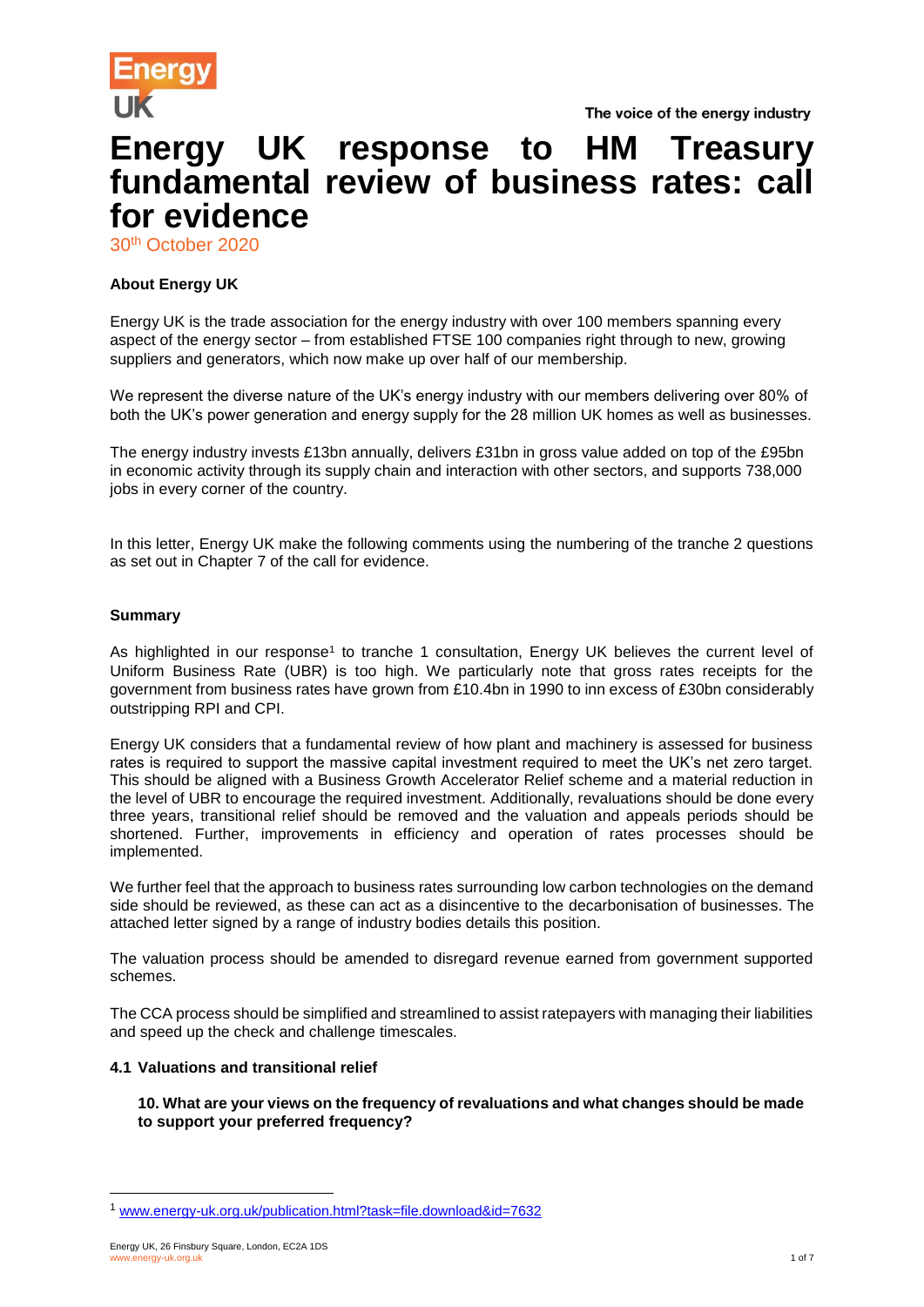We consider that a frequency of revaluations based on 3 yearly intervals would strike the right balance in providing certainty to ratepayers and local government but also ensuring values are more reflective of prevailing market circumstances.

## **11. What are your views on a banded or zone-based valuations system and the trade off with valuation specificity?**

We consider that this will introduce considerable unfairness into the system by facilitating equal liabilities on ratepayers with distinct properties both in terms of floor area and efficiency. It is also likely to lead to more litigation as those ratepayers with properties on the cusp of zones seek to challenge their RV's.

## **12. What are your views on changing the valuation process or the information provided to the VOA, to enable more frequent revaluations?**

There are already significant obligations on ratepayers to provide information to the VOA to support the valuation process. This could be made much simpler by a centralised online portal allowing for submission of information by spreadsheet and uploading of other relevant documents. This would also facilitate easier data analysis for the VOA. Paper Forms of Return should be abolished as they are time consuming, readily go astray in the post and do not facilitate easy analysis of data.

## **13. What are your views on the relative importance of the period between the AVD and compilation of the list vs. more frequent revaluations?**

Ideally the period should be reduced to 1 year which, in conjunction with 3 yearly revaluations, would improve the reflection of prevailing market circumstances. It is noticeable that Scotland has already announced a move to a one-year period gap between valuation date and the date of revaluation.

## **14. What are your views on changing the definition of rents used in the valuation process? How could this be done in a way that most fairly reflects the value of the property?**

We think this would introduce significant complications into the valuation process and be very difficult to evidence given the fact that many properties are held freehold and owner occupied. A standard definition which is applicable to all has value.

## **15. If you have had concerns over the specific method of valuation applied to your property, what were these concerns and how could the process be improved?**

Energy UK members have raised concerns over the valuation methodology used as applied to heat networks. Energy UK supports a review of the existing approach to ensure that all technologies are being valued accurately and fairly.

We also consider it to be perverse that generating plant earning revenue through government sponsored schemes such as ROC's and FIT's are penalised through the valuation process. In our view the valuation basis should be amended to specifically disregard such income.

## **16. What are your views on the design of the transitional relief scheme, and how transitional arrangements should be funded, given the requirement for revenue neutrality?**

The transitional relief scheme for the 2017 rating list was exceptionally penal for those caught in the downwards phasing scheme. Many of Energy UK's members will still be paying rates in the year 2021/22 in excess of double their "true" liability. This frustrates the whole purpose of a revaluation which is to redistribute the rate burden in accordance with changes in property values so that underperforming sectors receive support through the tax system. The Treasury Select Committee made a clear recommendation in their 2019 report that ratepayers should transition to their correct liability more quickly. The government should recognise this and terminate the existing scheme with effect from 31 March 2021. Moreover, the government should either remove downwards phasing altogether for the 2023 revaluation or ensure that any adjustments are phased in quickly over a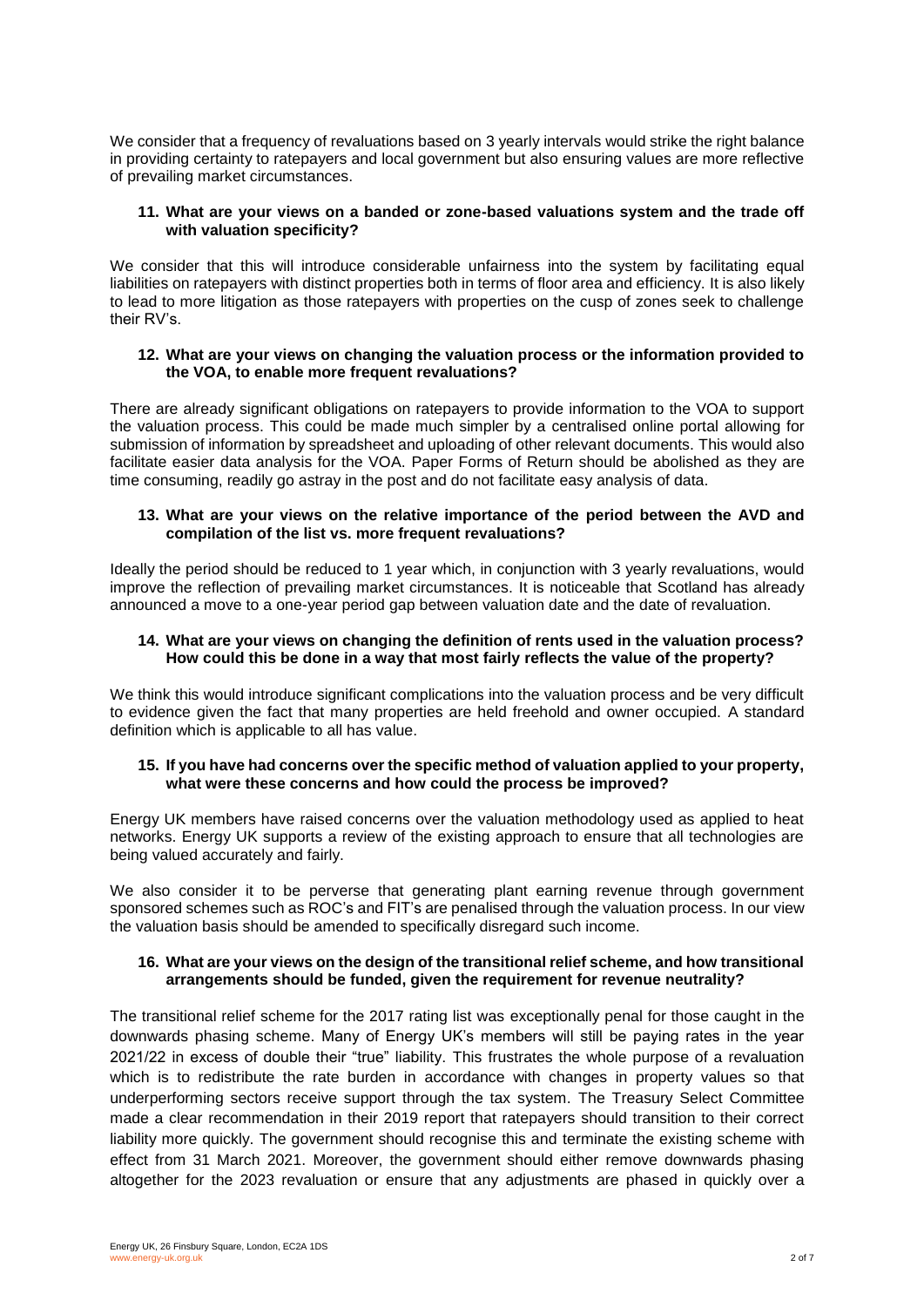maximum of 2 years. Assuming 3 yearly revaluations this would ensure that all ratepayers transition to their correct liability during the life of the rating list.

## **4.2 Plant and machinery and investment**

## **17. What evidence is there that the business rates treatment of P&M and changes to property affects investment decisions?**

Energy UK's members report that business rates remain one of the single largest operating cost items for new investment. Low carbon technology often comprises the most capital-intensive power generation projects. A large proportion of the assets are subject to business rates and assessments (and therefore liabilities) will reflect the high capital investment costs. Our members report that the high incidence of business rates costs on low carbon infrastructure is having an adverse influence on investment decisions. As the UK accelerates its transition to a zero-carbon future it is imperative that any barriers to investment in the required technology are removed.

#### **18. Are the current P&M principles and regulations still relevant? How could these be updated if necessary, and what would the effect of any proposed changes be?**

There are a number of anomalies within the existing regulations which require review. For example, solar PV panels and wind turbines are generally not rateable but if installed for own consumption are. This can increase business rates liability by a factor of at least 10 times and completely undermine an investment case.

Generally low carbon technology is significantly affected by the existing regulations whereby a large proportion of assets fall to be assessed. Energy UK believes that the regulations need to be realigned with the zero-carbon agenda to support investment in low carbon.

In addition, we consider that a review of the regulations should encompass the size threshold currently applied to process plant and machinery under class 4. Plant such as boilers, heat recover steam generators and nuclear pressure reactor vessels are process plant and machinery and should not be subject to business rates regardless of size.

#### **19. What evidence is available on the potential benefits of exempting certain types of P&M on a permanent or time-limited basis?**

As confirmed above there is significant evidence from Energy UK members that business rates costs are a serious concern for investment cases and influencing Final Investment Decisions. The government should be supporting critical investment in infrastructure to support the zero-carbon agenda and the need for additional power as the UK moves to electric vehicles.

We note the scheme operating in Scotland known as the Business Growth Accelerator Relief scheme. This applies 12-month business rates relief to new properties and extensions to existing properties. This is encouraging new investment in Scotland and should be replicated in England.

#### **20. What practical challenges would the implementation of wider exemptions for P&M pose, and how might those be addressed?**

Any concerns over loss of business rates income should be considered in the light of the scale of investment required in the UK required to meet the zero-carbon target. This has been estimated by the Institute for Public Policy Research (IPPR) AT £33 billion per annum. The critical point is to ensure that this investment happens and remove obvious barriers to investment. By reforming business rates to ensure lower operating costs for low carbon technology, investment will follow and in turn significantly additional business rates income for Local Authorities and Government.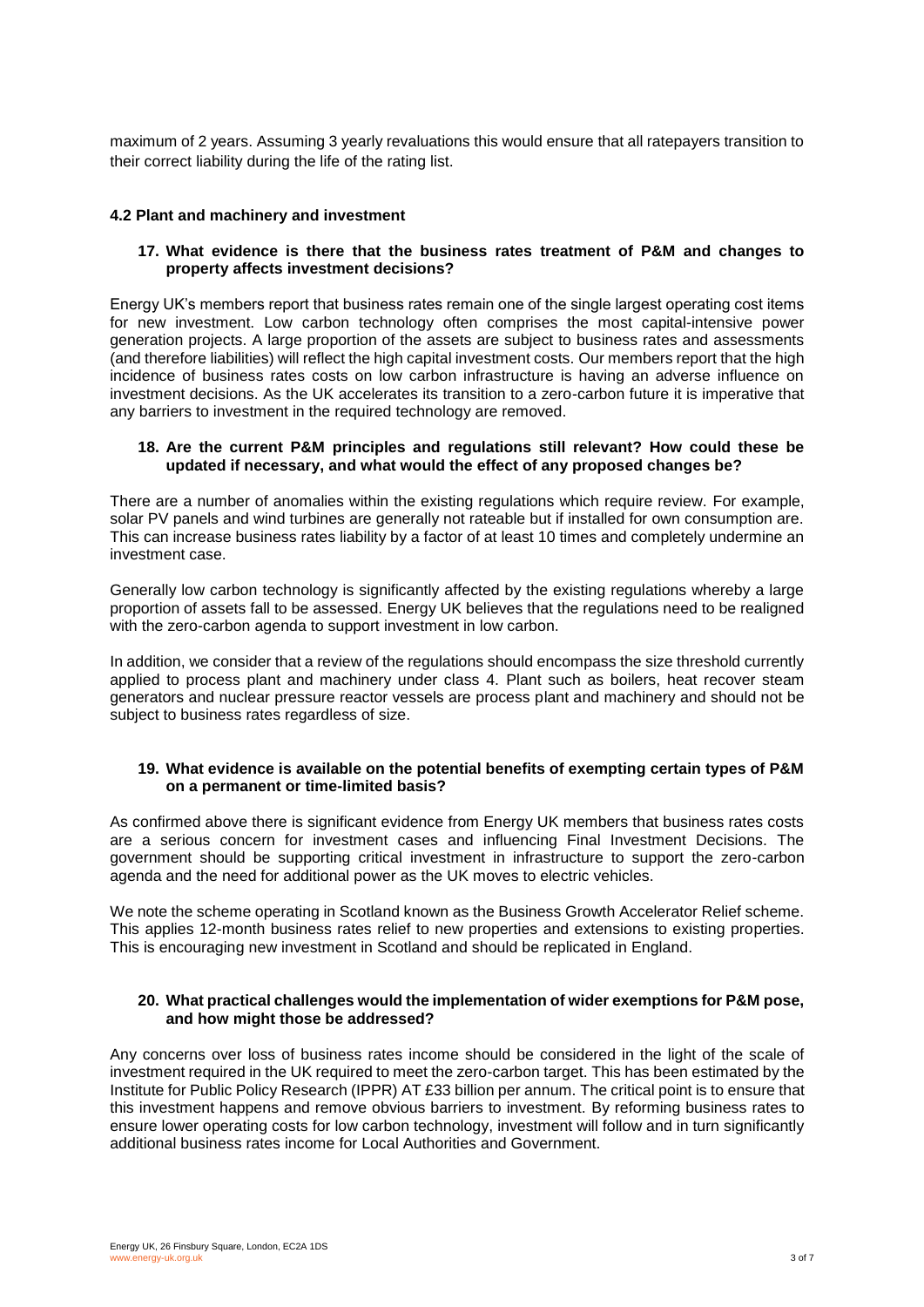#### **21. How can business investment and growth best be supported through the business rates system, and how effective would business rates changes be compared to other available measures?**

See the comments in our response to Part 1 questions and comments above. The incidence of business rates in the UK is at an unsustainably high level and will stifle investment in fixed assets. A material reduction in the UBR and review of the regulations governing plant and machinery, as well as the introduction of a Business Growth Accelerator Relief scheme will incentivise investment and ensure maintenance of business rates income for the government in the long run.

Local Authorities could use their powers to set (aspects of) business rates locally- in order to attract low carbon investment - including heat networks, on-sight generation and electric vehicle charging. They could do this through business rate reduction/exemption for investments which help them attain their strategic objectives (i.e. decarbonisation/carbon emissions reduction and fuel poverty alleviation). Heat networks would be one such investment in our view.

Energy UK recently joined other industry bodies in asking that business rates be reviewed as a tool in aiding green recovery. Removal of business rates on a temporary basis could stimulate growth in low carbon technologies as businesses take on these measures.

## **22. How could the business rates system support the decarbonisation of buildings? What would the likely impact of any changes be compared to other measures, including other taxes, spending or regulatory changes?**

See comments above in respect of a review of the plant and machinery regulations to remove the anomalies relating to solar and wind installed at buildings and sites for onsite consumption. In addition, we would urge the government to remove revenue earned from government supported financial schemes such as ROC's and FIT's from the valuation process.

Energy UK recently joined other industry bodies in asking that business rates be reviewed as a tool in aiding green recovery. Removal of business rates on a temporary basis could stimulate growth in low carbon technologies as businesses take on these measures. Business rates can, under existing approaches, act to reduce the likelihood of businesses to adopt low carbon technologies like solar PV, low carbon heat installations, and EV chargepoints given higher rates for adoption.

#### **5.1 Valuation transparency and appeals**

## **23. What further changes would you like to see made to the (a) Check, (b) Challenge and (c) Appeal stages?**

Whilst we recognise some merit in the CCA system e.g. the requirement to put forward a reasoned case for a reduced assessment at the outset, the existing system remains unwieldly and long winded. It could be simplified and streamlined to make it more responsive to ratepayers' concerns. Our key suggestions would be as follows.

- 1) Simplify the registration process enabling companies to register without personal information provision.
- 2) Undertake a single claim of all properties without the need for detailed evidence in respect of each property.
- 3) Facilitate the ability to appoint a single advisor/agent across the whole portfolio.
- 4) Allow the ability to move straight to challenge without the need to go through the check stage if the issues relate to valuation only and not to physical facts.
- 5) Reduce the timescales in which the VOA must decide to 3 months (from 12 months) for a check and 6 months (from 18 months) for a challenge.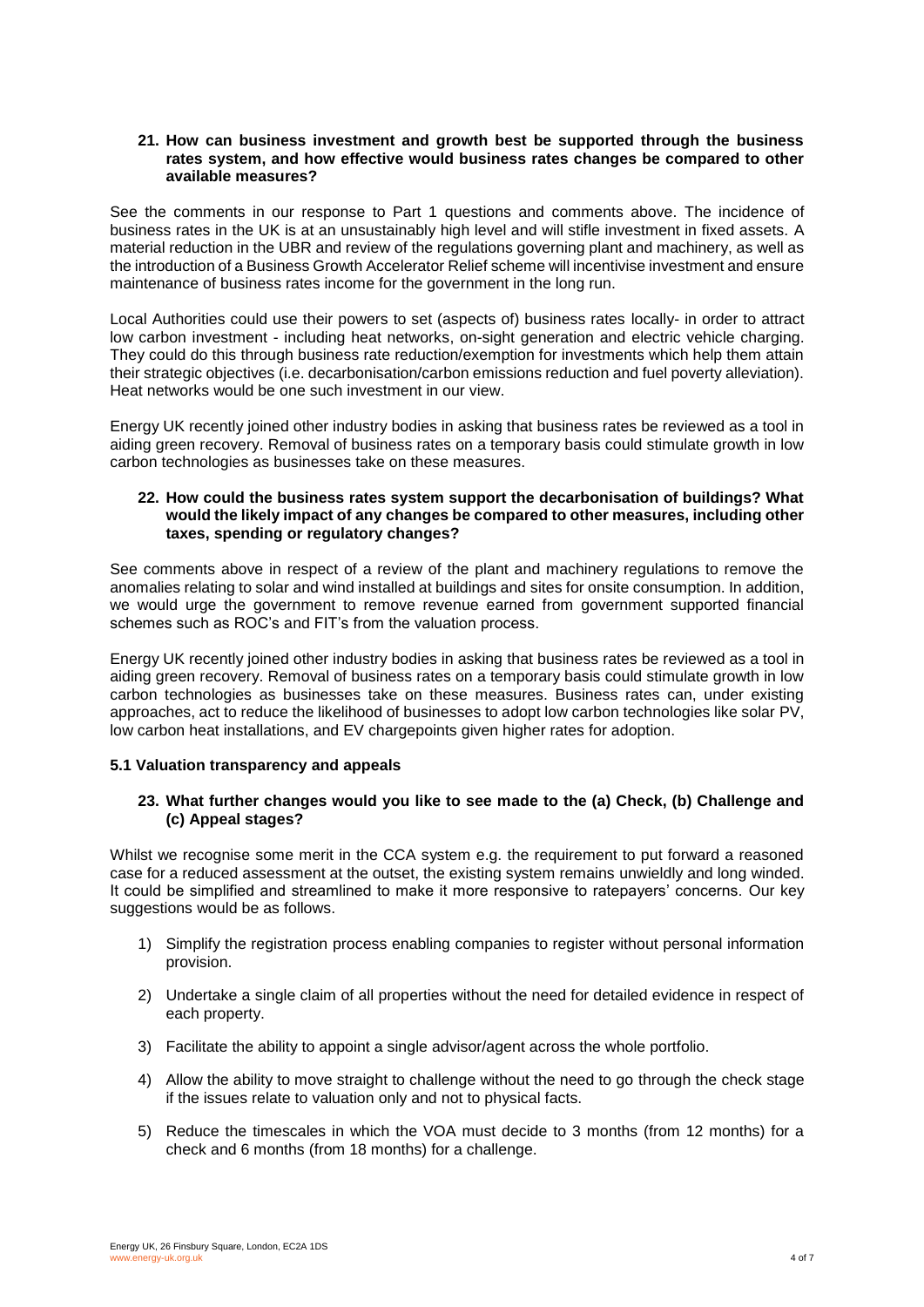We think these alterations to the existing CCA process would make it more user friendly, flexible and most importantly speed up the process of a check and/or challenge to the existing RV. This will have significant benefits for ratepayers and Local Authorities.

## **24. What are your views on sharing information, such as rental/lease details, with the VOA? What are your views on the risks and benefits of this information being shared with other ratepayers, public sector organisations or more broadly?**

Information is provided to the VOA by member companies in response to requests for information. It is critical to our members that any information provided to the VOA is treated as confidential and not released without the prior consent of the company providing the information.

The existing Request for Information in paper form is cumbersome and the ability to have all requests through an online portal with the ability to upload information would significantly improve the process.

#### **25. What are your views on who can currently use the CCA system and become party to a challenge or appeal? What are your views on who can use the system, when and on what grounds?**

Our members would find it hugely beneficial if their advisors/agents were granted greater powers to manage the process on their behalf and can register and claim properties provided they have an appropriate letter of instruction. This would remove a time-consuming administrative burden from ratepayer companies.

## **5.2 Maintaining the accuracy of ratings lists**

## **26. What are your views on introducing a requirement to provide the VOA with rental information, either routinely or where changes to a lease occur?**

Regular information is already provided on request and the process for information should be moved online and made simpler to submit in spreadsheet or document format before increased requirements are imposed upon ratepayers.

#### **27. What are your views on making a register of commercial lease information publicly available?**

We have no objection in principle to this provided confidentiality is maintained where required.

#### **28. What are your views on introducing a requirement to notify the VOA or billing authority of changes to a property that could impact the business rates liability?**

Should the VOA or billing authority initiate a request for information, this should be provided. However, it is not a core competency of the ratepayer to know what constitutes a notifiable change under the ratings rules and therefore not appropriate to put the onus on the ratepayer. This request should be in a simple form and be easy to submit online. Single submissions listing changes should be permitted and the requirement should be no more than a single submission annually.

#### **5.3 The billing process**

#### **29. How can the current billing process be improved? What changes would provide the most significant benefits to ratepayers through for example, cost or time savings?**

All rate demands should be uploaded by Local Authorities onto a portal for a company to access and be sure that all demands are in a single place where they can be readily accessed. All demands should be in a simple and consistent format.

#### **30. What are your views on a centralised online system linked to other business taxes, enabling more joined-up data and management of billing across different locations? How could this best support ratepayers and billing authorities?**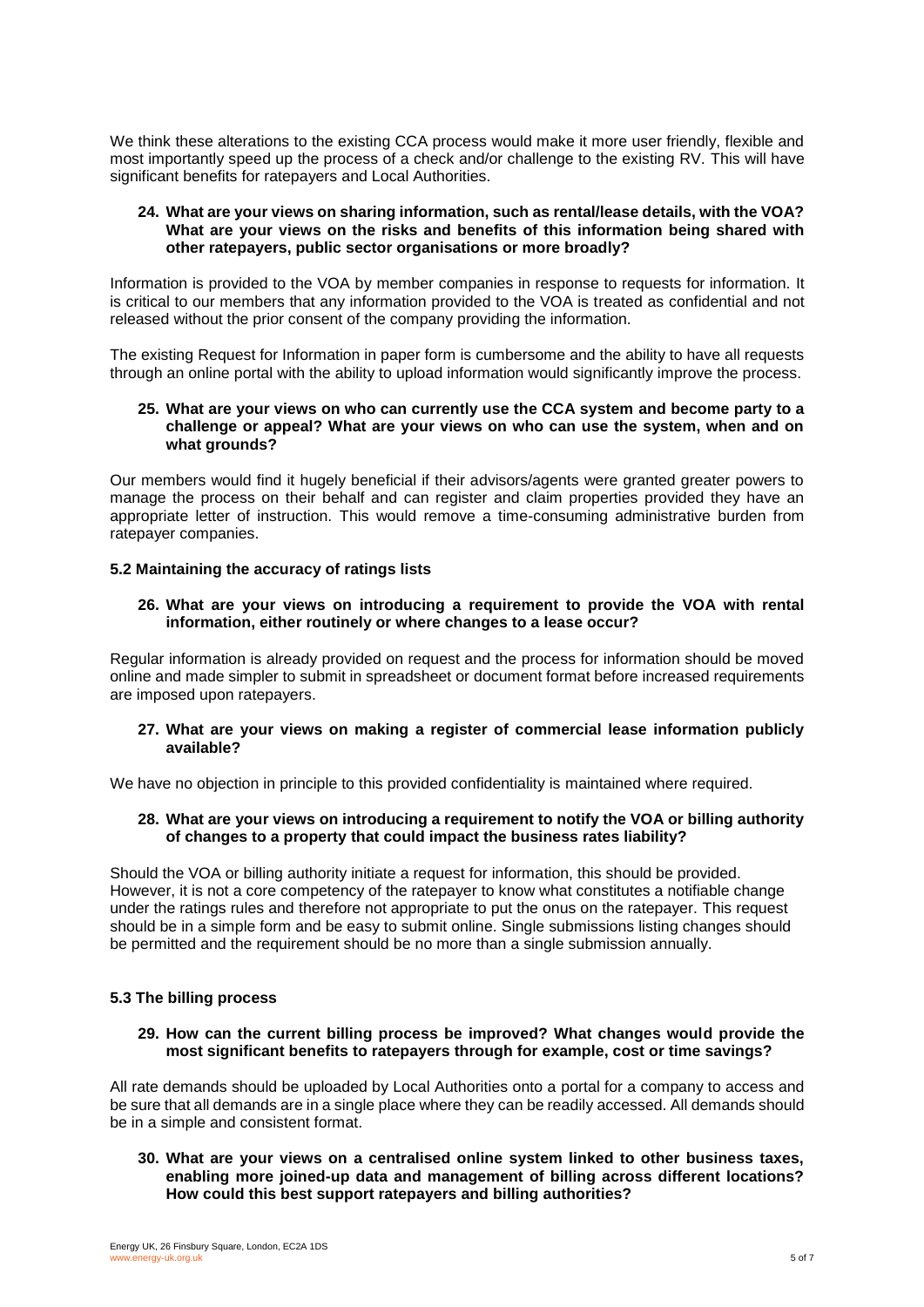A centralised online system acting as a single depository for all rate demands would be sensible. This does not need to be linked to other business taxes but should enable a ratepayer to access all demands in a single place.

## **31. What sort of support would businesses and agents expect to receive when moving to a centralised online process, and from where would you expect to receive it?**

Clear information on how to access their portal and what information will be provided and in what manner. An online and telephone help desk.

## **32. What, if any, criteria should be applied in exempting certain ratepayers from online billing?**

Smaller ratepayers without access to online networks or understanding may need additional support or exempting.

#### **6 Exploring alternatives to business rates**

**33. What are the likely benefits and costs of implementing a CVT? What are the practical implications of implementing a CVT?** 

We see no logical rationale for moving to a Capital Value Tax. It does not change the basis of the tax being a property value based.

#### **34. What evidence is there of the benefits that replacing business rates with a CVT would have in practice, for example, on business investment and growth?**

See above comments - we have no evidence of any benefits which would be derived. It would be a significant upheaval, incur substantial time and cost for no apparent benefit.

#### **35. How can land and property be valued fairly and efficiently under a CVT in England? What evidence is available to do this**

Capital value evidence will be harder to determine when more of the UK commercial property market operates on a rental basis as oppose to freehold sales.

#### **36. How would replacing business rates with a CVT affect the distribution of taxation?**

Without further information it is difficult to understand how the distribution would change as the tax would remain geared to property values, albeit capital as oppose to rental values.

#### **37. What are the likely implications of moving the liability for tax from tenant to landowner or property owner? How could the government ensure effective collection from and compliance by these taxpayers?**

Local Authorities may find business rates harder to collect as property owners may be more difficult to identify and contact than occupiers who are physically in possession.

Most leases contain clauses that the tenant will be responsible for business rates in any event so in these cases the cost would simply be passed on directly to the occupier. Otherwise, where the landlord incurs liability, rents are likely to increase so that business rates costs are indirectly recovered from tenants/occupiers.

#### **38. What lessons can be learned from other countries experiences with CVTs?**

We have no evidence to assist with this question.